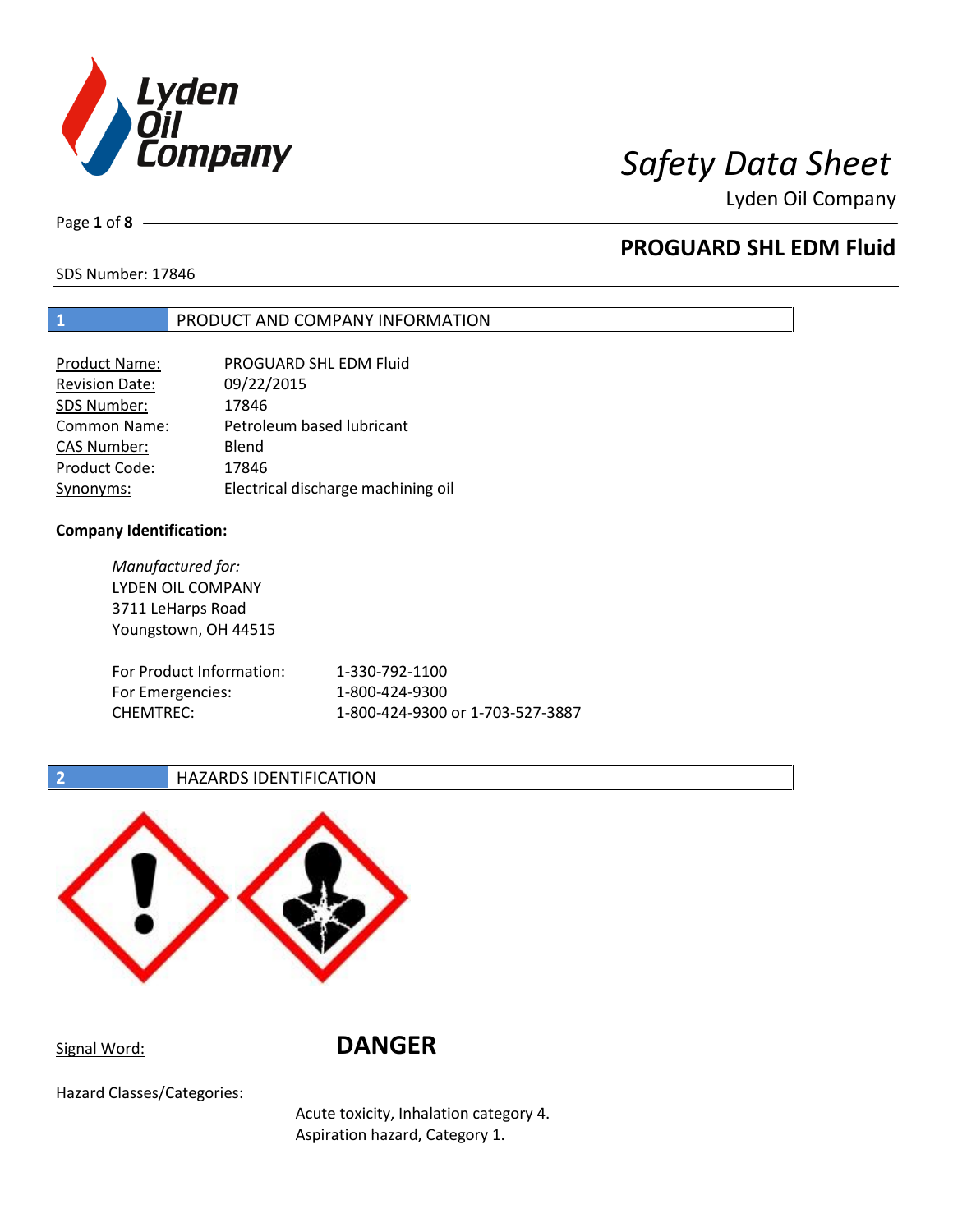

| Page 2 of 8                |                                                                       |
|----------------------------|-----------------------------------------------------------------------|
|                            | <b>PROGUARD SHL EDM Fluid</b>                                         |
| <b>SDS Number: 17846</b>   |                                                                       |
| Hazard Statement(s):       |                                                                       |
|                            | H332: Harmful if inhaled.                                             |
|                            | H304: May be fatal if swallowed and enters airways.                   |
| Precaution Statement(s):   |                                                                       |
|                            | P101: If medical advice is needed, have product container or label at |
|                            | hand.                                                                 |
|                            | P102: Keep out of reach of children.                                  |
|                            | P103: Read label before use.                                          |
|                            | P261: Avoid breathing dust/fumes/gas/mist/vapors/spray.               |
| Other Hazard Statement(s): |                                                                       |

Repeated exposure may cause skin dryness or cracking.

## **3** COMPOSITION / INFORMATION ON INGREDIENTS

Ingredients:

*Mixture of the substances listed below with nonhazardous additions.*

| <b>Chemical Name</b>            | <b>CAS Number</b> | Percentage |
|---------------------------------|-------------------|------------|
| Hydrogenated decene homopolymer | 68037-01-4        | >90        |

*\*Any concentration shown as a range is to protect confidentiality or is due to batch variation.*

| $\sqrt{4}$ | <b>FIRST AID MEASURES</b> |
|------------|---------------------------|
|            |                           |

### Description of First Aid Measures:

Inhalation:

If symptoms develop, move victim to fresh air. If symptoms persist, obtain medical attention.

Skin Contact:

Wash with soap and water. Remove contaminated clothing and wash before reuse. Get medical attention if needed.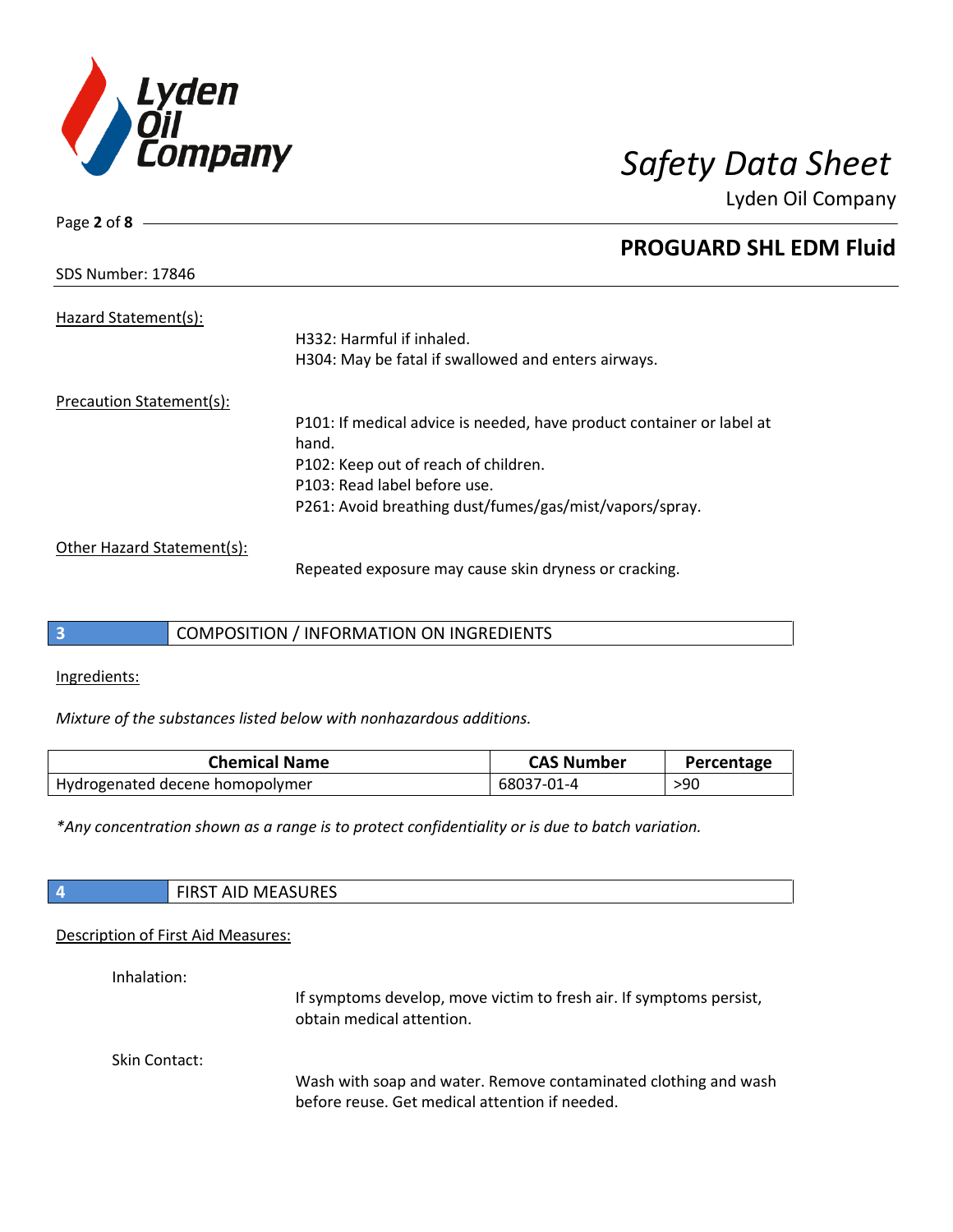

| Page $3$ of $8$ –                             |                        |                                                                                                                                                                                                   |  |
|-----------------------------------------------|------------------------|---------------------------------------------------------------------------------------------------------------------------------------------------------------------------------------------------|--|
|                                               |                        | <b>PROGUARD SHL EDM Fluid</b>                                                                                                                                                                     |  |
| SDS Number: 17846                             |                        |                                                                                                                                                                                                   |  |
| Eye Contact:                                  |                        | Rinse opened eye for several minutes under running water. If<br>symptoms persist, consult medical attention.                                                                                      |  |
| Ingestion:                                    |                        | If swallowed, do not induce vomiting: transport to nearest medical<br>facility for additional treatment. If vomiting occurs spontaneously,<br>keep head below hips to prevent aspiration.         |  |
| Symptoms and Effects, both acute and delayed: |                        | No further relevent data available.                                                                                                                                                               |  |
| <b>Recommended Actions:</b>                   |                        | Treat symptomatically. Call a doctor or poison<br>control center for guidance.                                                                                                                    |  |
| 5                                             | FIRE FIGHTING MEASURES |                                                                                                                                                                                                   |  |
| Recommended Fire-Extinguishing Equipment:     |                        | Use dry powder, foam, or carbon dioxide fire<br>extinguishers. Water may be ineffective in fighting<br>an oil fire unless used by experienced fire fighters.                                      |  |
| Possible Hazards During a Fire:               |                        | Hazardous combustion products may include: A<br>complex mixture of airborne solid and liquid<br>particulates and gases (smoke). Carbon monoxide.<br>Unidentified organic and inorganic compounds. |  |
| <b>Recommendations to Firefighters:</b>       |                        | No special measures required.                                                                                                                                                                     |  |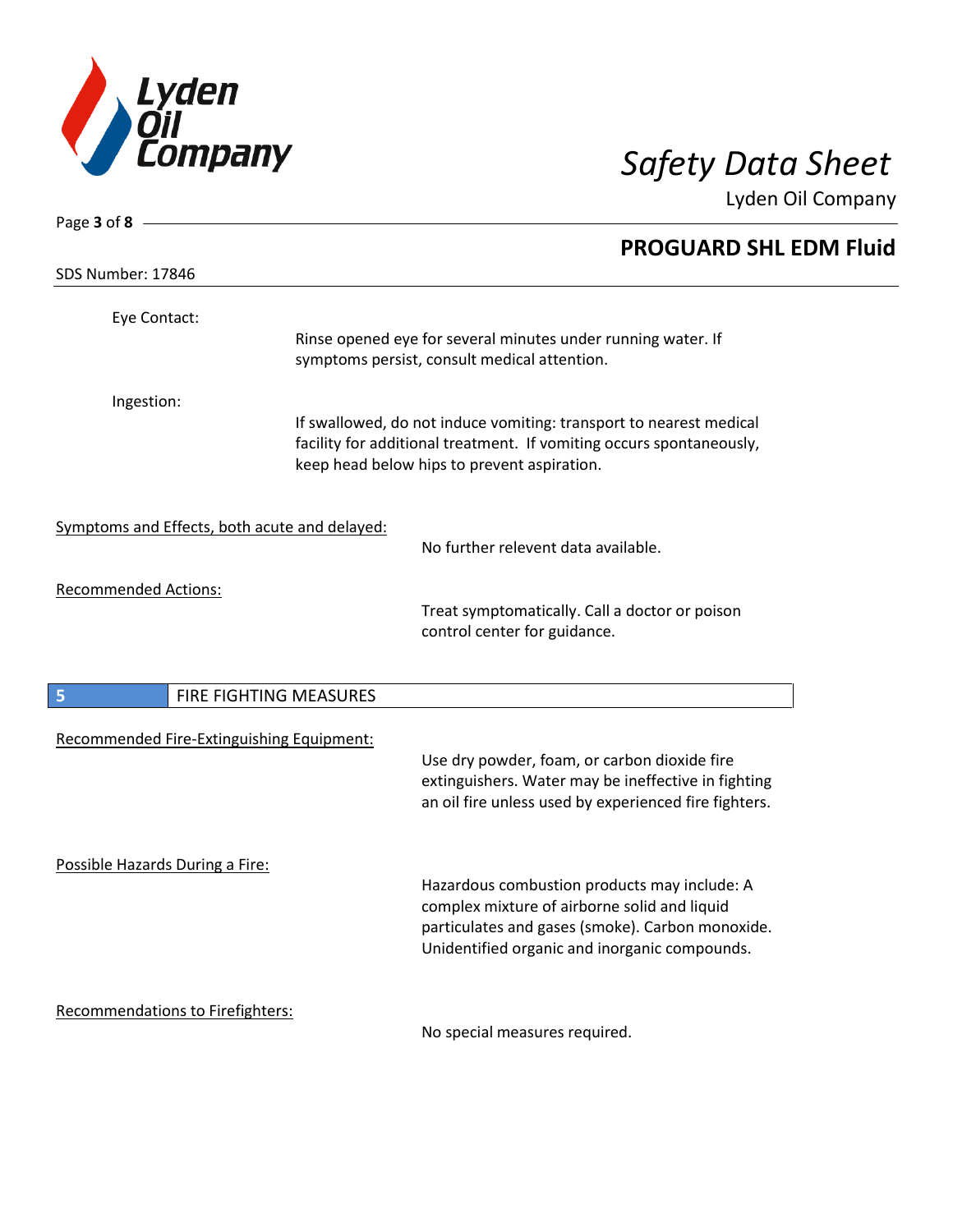

**PROGUARD SHL EDM Fluid**

Lyden Oil Company

SDS Number: 17846

Page **4** of **8**

 $\overline{\phantom{a}}$ 

 $\overline{\phantom{a}}$ 

| $6\phantom{1}6$                   | <b>ACCIDENTAL RELEASE MEASURES</b>      |                                                                                                                     |
|-----------------------------------|-----------------------------------------|---------------------------------------------------------------------------------------------------------------------|
| <b>Personal Precautions:</b>      |                                         |                                                                                                                     |
|                                   |                                         | Avoid contact with skin, eyes, and clothing.<br>Keep away from sources of ignition.                                 |
| <b>Emergency Procedures:</b>      |                                         | Contain spilled material, collect in suitable and                                                                   |
|                                   |                                         | properly labled containers.                                                                                         |
| <b>Environmental Precautions:</b> |                                         |                                                                                                                     |
|                                   |                                         | Do not allow to reach sewage system or any water<br>course.                                                         |
|                                   |                                         | Do not allow to enter ground waters.                                                                                |
| Cleanup Procedures:               |                                         | Pick up excess with inert absorbant material.                                                                       |
|                                   |                                         |                                                                                                                     |
| 7                                 | <b>HANDLING AND STORAGE</b>             |                                                                                                                     |
| <b>Handling Precautions:</b>      |                                         |                                                                                                                     |
|                                   |                                         | Handle with care and avoid spillage on the floor.<br>Do not cut, weld, drill, grind, braze, or solder<br>container. |
| <b>Storage Requirements:</b>      |                                         |                                                                                                                     |
|                                   |                                         | Keep container tightly sealed.<br>Keep away from sources of ignition.                                               |
|                                   |                                         |                                                                                                                     |
| 8                                 | EXPOSURE CONTROLS / PERSONAL PROTECTION |                                                                                                                     |
| <b>Exposure Limits:</b>           |                                         |                                                                                                                     |
|                                   | No data available.                      |                                                                                                                     |
| <b>Engineering Controls:</b>      |                                         |                                                                                                                     |

All ventilation should be designed in accordance with OSHA standard (29 CFR 1910.94).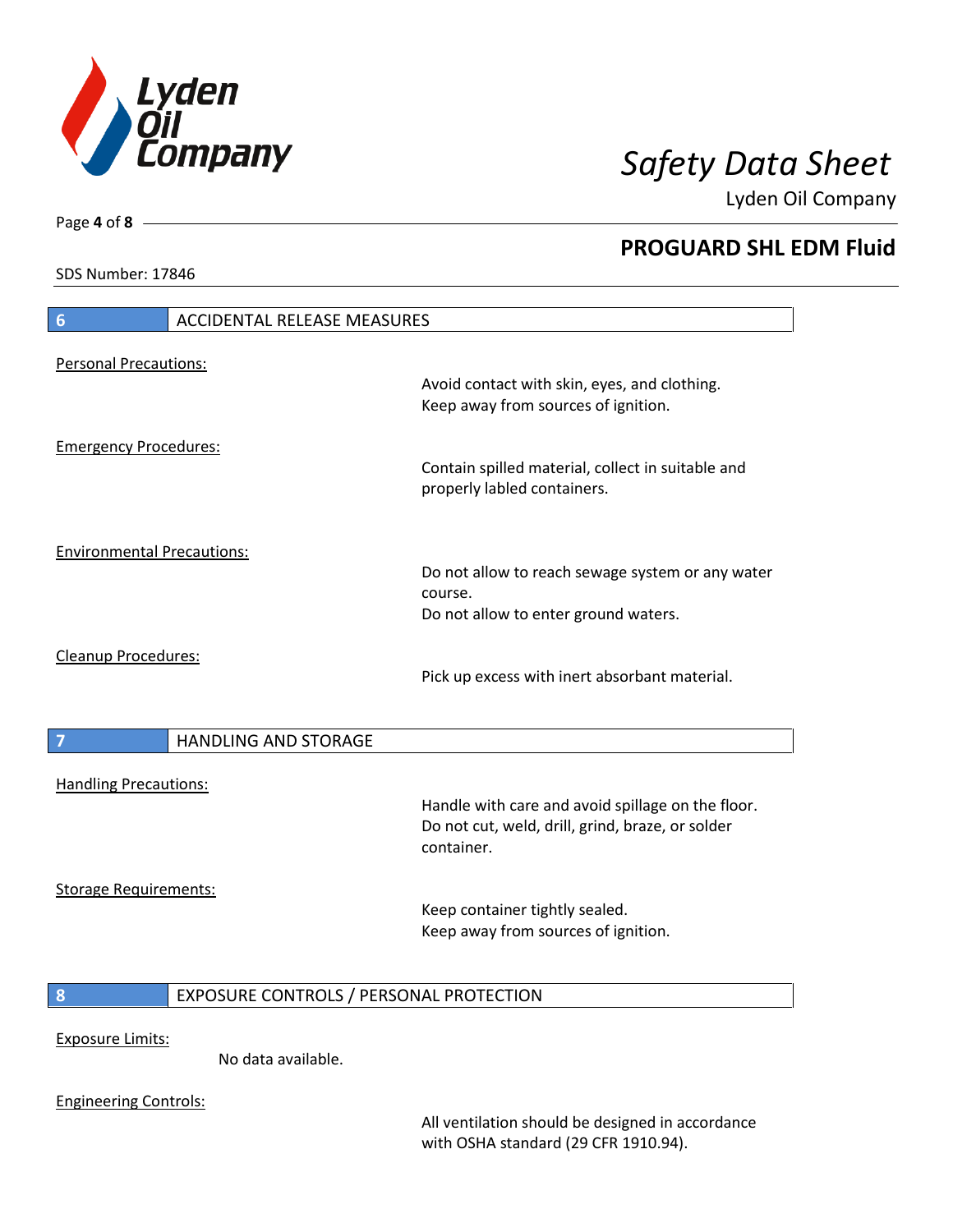

Page **5** of **8**

# **PROGUARD SHL EDM Fluid**

SDS Number: 17846

Personal Protective Equipment:

Wash hands before breaks and at the end of work. Use safety glasses and gloves.

### **9** PHYSICAL AND CHEMICAL PROPERTIES

| Color:                        | Clear                                        |
|-------------------------------|----------------------------------------------|
| <b>Physical State:</b>        | Liquid                                       |
| Odor:                         | Data not available                           |
| <b>Odor Threshold:</b>        | Data not available                           |
| pH:                           | Data not available                           |
| <b>Melting Point:</b>         | Data not available                           |
| <b>Boiling Point:</b>         | $300^\circ$ C                                |
| <b>Boiling Range:</b>         | Data not available                           |
| Flash Point:                  | 314.6° F (PMCC Method)                       |
| <b>Evaporation Rate:</b>      | Data not available                           |
| Flammability:                 | Data not available                           |
| Flammability Limits:          | Data not available                           |
| Vapor Pressure:               | 0.25 kPa (1.889 mmHg) at room temperature.   |
| Vapor Density:                | Data not available                           |
| <b>Relative Density:</b>      | 6.72 pounds per gallon at 60°F               |
| Solubilities:                 | Insoluble in water                           |
| <b>Partition Coefficient:</b> | Data not available                           |
| Auto-Ignition Temperature:    | $420.8^{\circ}$ F                            |
| Decomposition Temperature:    | Data not available                           |
| Viscosity:                    | 5.4 mm <sup>2</sup> /sec (kinematic at 40°C) |

| 10                   | STABILITY AND REACTIVITY |                                                                  |
|----------------------|--------------------------|------------------------------------------------------------------|
| Stability:           |                          | Stable under normal conditions.                                  |
| Reactivity:          |                          | Not reactive under normal conditions.                            |
| Conditions to Avoid: |                          | Extreme temperature, sparks, open flame, and<br>direct sunlight. |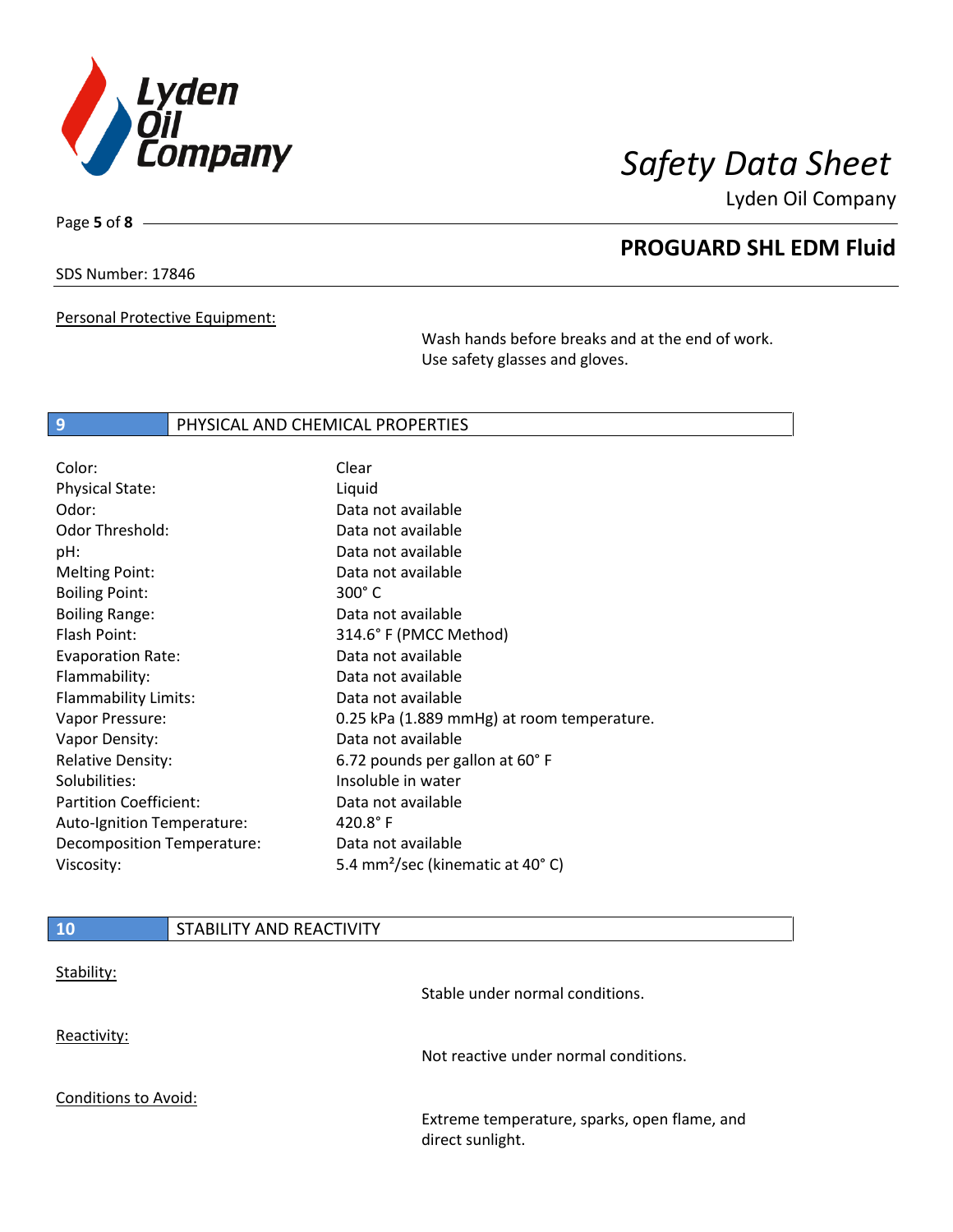

| Page 6 of 8 $-$                     |                                                      |                                                        |
|-------------------------------------|------------------------------------------------------|--------------------------------------------------------|
|                                     |                                                      | <b>PROGUARD SHL EDM Fluid</b>                          |
| SDS Number: 17846                   |                                                      |                                                        |
|                                     |                                                      |                                                        |
| <b>Hazardous Reactions:</b>         |                                                      | No known hazardous reactions.                          |
|                                     |                                                      |                                                        |
| Incompatible Materials:             |                                                      | No further relevant information available.             |
|                                     |                                                      |                                                        |
| Decomposition Products:             |                                                      | Hazardous decomposition products are not               |
|                                     |                                                      | expected to form.                                      |
|                                     |                                                      |                                                        |
| 11                                  | <b>TOXICOLOGICAL INFORMATION</b>                     |                                                        |
|                                     |                                                      |                                                        |
| Routes of Exposure:                 |                                                      | Skin and eye contact are the primary routes of         |
|                                     |                                                      | exposure although exposure may occur following         |
|                                     |                                                      | accidental ingestion.                                  |
| <b>Exposure Effects:</b>            |                                                      |                                                        |
|                                     |                                                      | Repeated skin contact may cause dermatitis or an       |
|                                     |                                                      | oil acne.                                              |
| <b>Measures of Toxicity:</b>        |                                                      |                                                        |
|                                     |                                                      | No test data available.                                |
| Carcinogenic/Mutagenic Precautions: |                                                      |                                                        |
|                                     |                                                      | Non-carcinogenic and not expected to be<br>mutagentic. |
|                                     |                                                      |                                                        |
| 12                                  | <b>ECOLOGICAL INFORMATION</b>                        |                                                        |
|                                     |                                                      |                                                        |
| <b>Ecological Precautions:</b>      |                                                      |                                                        |
|                                     |                                                      | Avoid exposing to the environment.                     |
| <b>Ecological Effects:</b>          |                                                      |                                                        |
|                                     | No specific environmental or aquatic data available. |                                                        |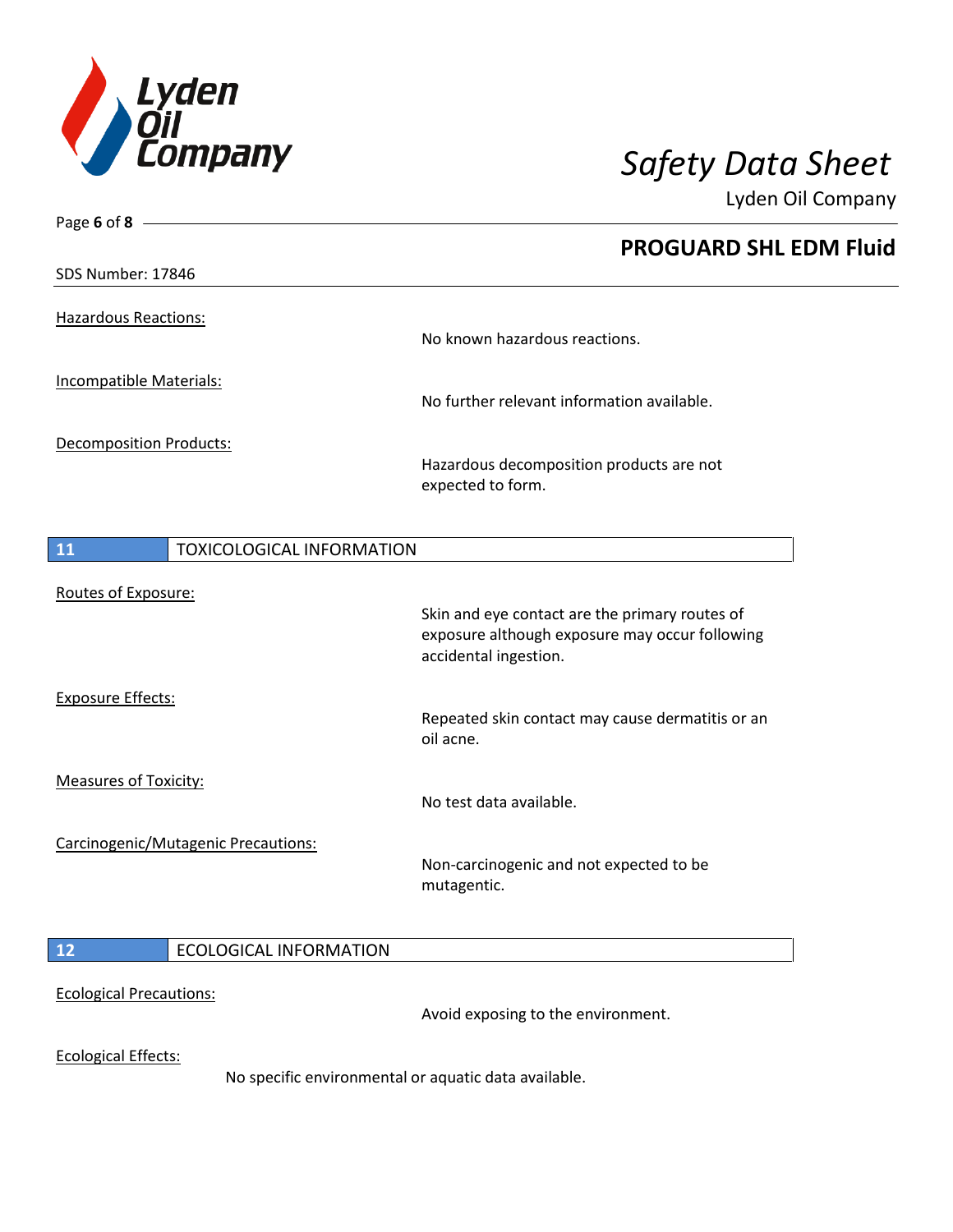

**PROGUARD SHL EDM Fluid**

Lyden Oil Company

SDS Number: 17846

| 13                                                                                                | <b>DISPOSAL CONSIDERATIONS</b>                                                       |                                                                                             |
|---------------------------------------------------------------------------------------------------|--------------------------------------------------------------------------------------|---------------------------------------------------------------------------------------------|
| Disposal Methods:                                                                                 |                                                                                      |                                                                                             |
|                                                                                                   |                                                                                      | Dispose of waste material in accordance with all<br>local, state, and federal requirements. |
| Disposal Containers:                                                                              |                                                                                      | Use properly approved container for disposal.                                               |
| <b>Special Precautions:</b>                                                                       |                                                                                      | Do not flush to surface waters or drains.                                                   |
|                                                                                                   |                                                                                      |                                                                                             |
| 14                                                                                                | <b>TRANSPORT INFORMATION</b>                                                         |                                                                                             |
| <b>UN Number:</b><br><b>UN Shipping Name:</b><br><b>Transport Hazard Class:</b><br>Packing Group: | Data not available<br>Data not available<br>Data not available<br>Data not available |                                                                                             |
| <b>Environmental Hazards:</b>                                                                     |                                                                                      | Data not available                                                                          |
| <b>Bulk Transport Guidance:</b>                                                                   |                                                                                      | Data not available                                                                          |
| <b>Special Precautions:</b>                                                                       |                                                                                      | Not regulated by DOT.                                                                       |
| 15                                                                                                | <b>REGULATORY INFORMATION</b>                                                        |                                                                                             |

This material and all of its components are listed on the Inventory of Existing Chemical Substances under the Toxic Substances Control Act.

# Page **7** of **8**